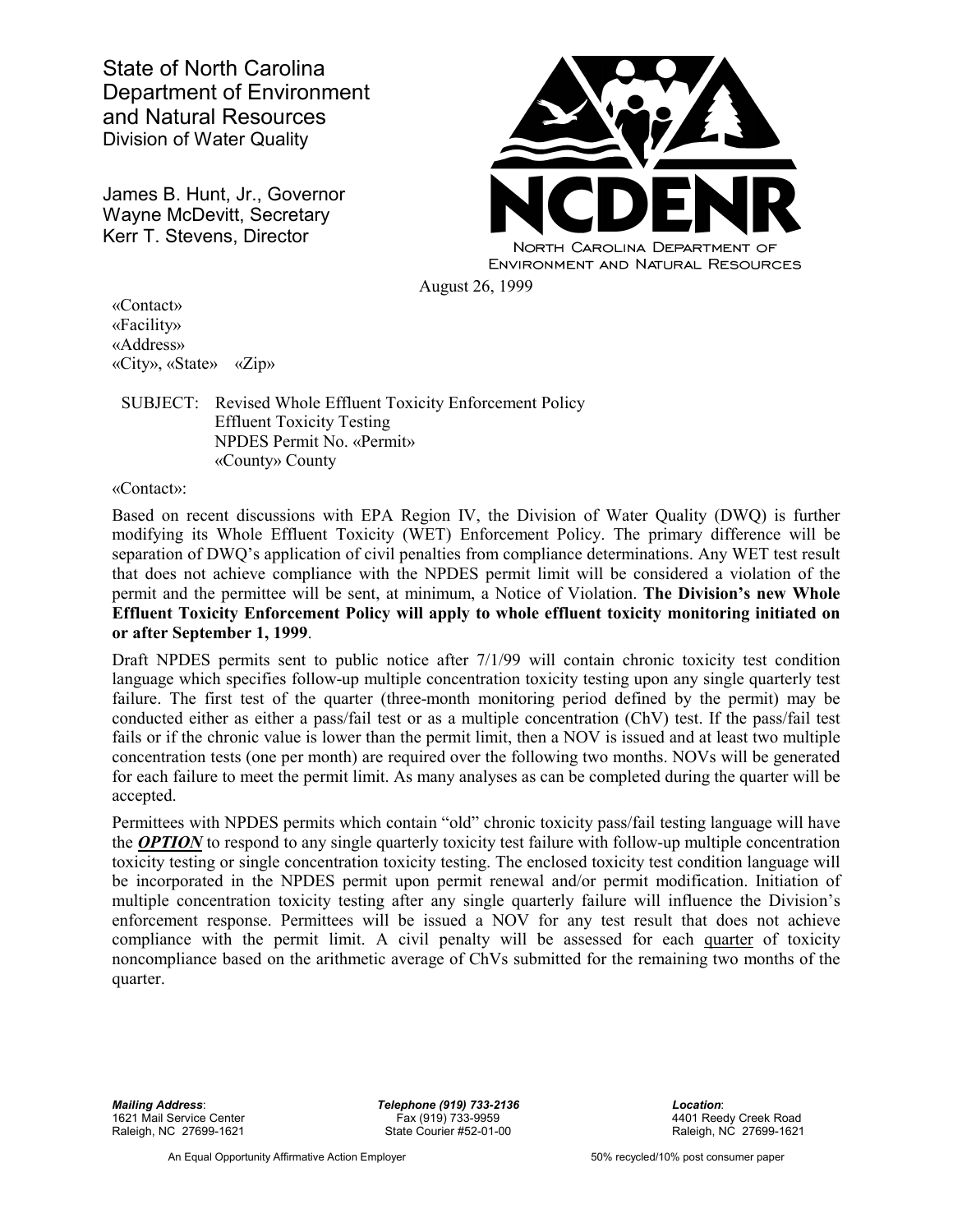Important WET Enforcement Policy items are:

## I. CHRONIC TOXICITY TESTING

- The first test of the quarter can be conducted as either a pass/fail test or a chronic value (ChV) test.
- If the pass/fail test fails or if the ChV is lower than the limit, then a NOV is issued and at least two ChV tests (one per month) will be conducted over the following two months. As many analyses as can be completed will be accepted.
- A NOV will be issued for any test result failing to meet the permit limit.
- Any civil penalty assessed will be based on performance over a quarter.
- NPDES Permits containing chronic toxicity pass/fail testing will be modified upon permit renewal to include the new permit language.

## II. ACUTE TOXICITY TESTING

- A NOV will be issued for each acute limit violation.
- A civil penalty will be assessed for any two consecutive acute limit violations.

Note that no changes have occurred in DWQ's enforcement responses to acute limit noncompliances since the May  $13<sup>th</sup>$  mailing.

**Choosing to respond to a chronic "fail" result with a pass/fail test instead of conducting multiple concentration toxicity testing during the second and third months of the calendar quarter will result in enforcement for single concentration test results which do not meet chronic toxicity permit limitations.**

As in the past, if you are unable to consistently comply with your toxicity permit limitation, you may notify your respective Regional Office to discuss the possibility of entering into a Special Order by Consent (SOC). The SOC provides conditional compliance for permit parameters that the facility can not consistently comply with and may be issued in situations where facility operation and maintenance are not in question. If a SOC is signed by the permittee/DWQ and contains toxicity as a noncompliant parameter, you will be required to: conduct a Toxicity Reduction Evaluation (TRE), submit quarterly TRE progress reports, and reduce/eliminate effluent toxicants to acceptable levels.

Additional explanation of key WET enforcement initiatives can be located on the Division's Aquatic Toxicology Unit web page at [http://esb.ehnr.state.nc.us/ATU.html.](http://esb.ehnr.state.nc.us/ATU.html)

If you have any questions, please contact Cindy Moore (cindy.a.moore@ncmail.net) or John Giorgino (john.giorgino@ncmail.net) at (919) 733-2136.

Sincerely,

Cindy Moore, Supervisor Aquatic Toxicology Unit

cc: Regional Office Supervisor, «Region» Facility Files

 Central Files Enclosure